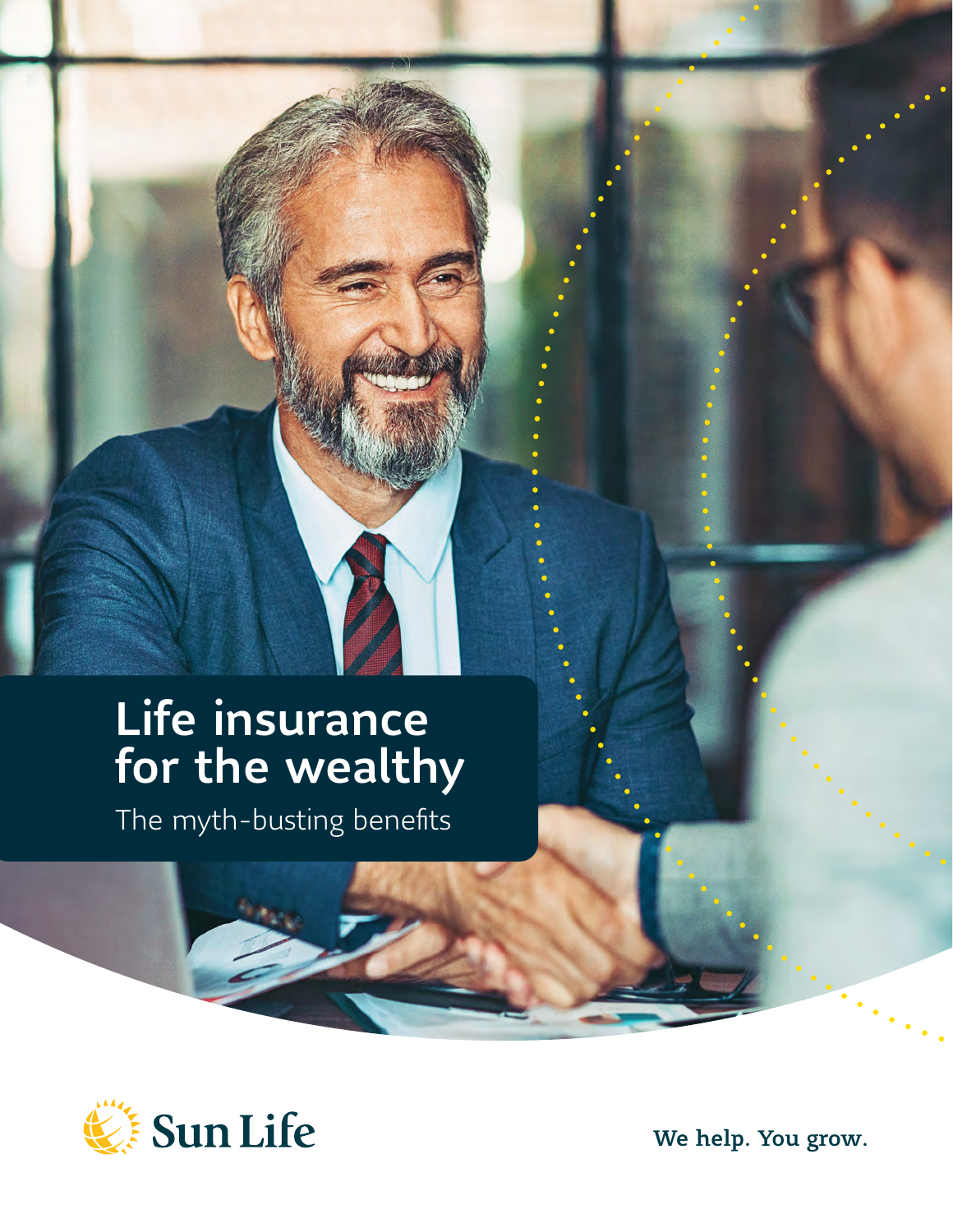# Key insights

Insurance can help preserve affluent lifestyles Permanent life insurance can protect or enhance financial capital Permanent insurance is an asset class worth considering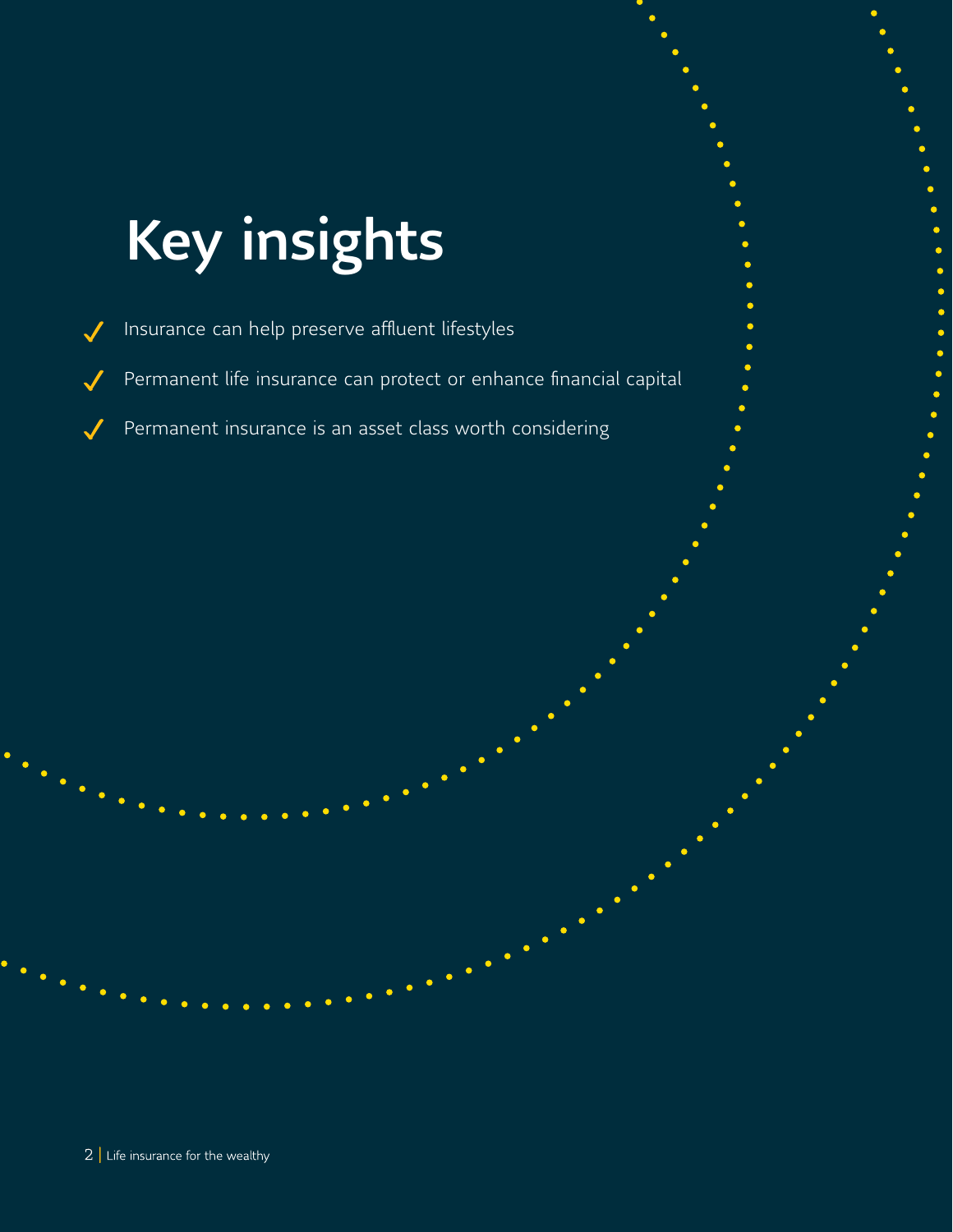

There are grains of truth to many myths, but others simply don't stand the test of time. For example, years ago parents would tell their kids to dress warmly so they wouldn't catch a cold. But medical professionals busted that myth when they discovered that cold air doesn't make you sick.

There's a persistent myth about life insurance too: "the wealthier you are, the less you need it." Like many other generally accepted "truths", this one appears logical on the surface. But dig a little deeper and you'll find a different story.

Consider a typical scenario for an affluent, middle-aged couple who own a successful business. Their kids are financially independent adults, they own a beautiful home and their business has prospered. Their business is a valuable asset and gives them a steady annual income.

Life insurance was essential protection for this couple 25 years ago when their debt was high and their kids were young. But today, with no mortgage and millions in investment and business assets, we'd be tempted to say they no longer need it.

### But they do.

While the couple has more than enough financial security to meet their basic living needs, the surprising fact is this: they can get even more benefits from a life insurance policy. That's why we wrote this guide – to bust the most prevalent myths that surround life insurance.

### The more you have, the more you have to lose.

The need for money and ongoing cash flow doesn't decrease with wealth, it increases. The higher an individual's pre-retirement income, the greater the percentage of income replacement needed to maintain their lifestyle in retirement.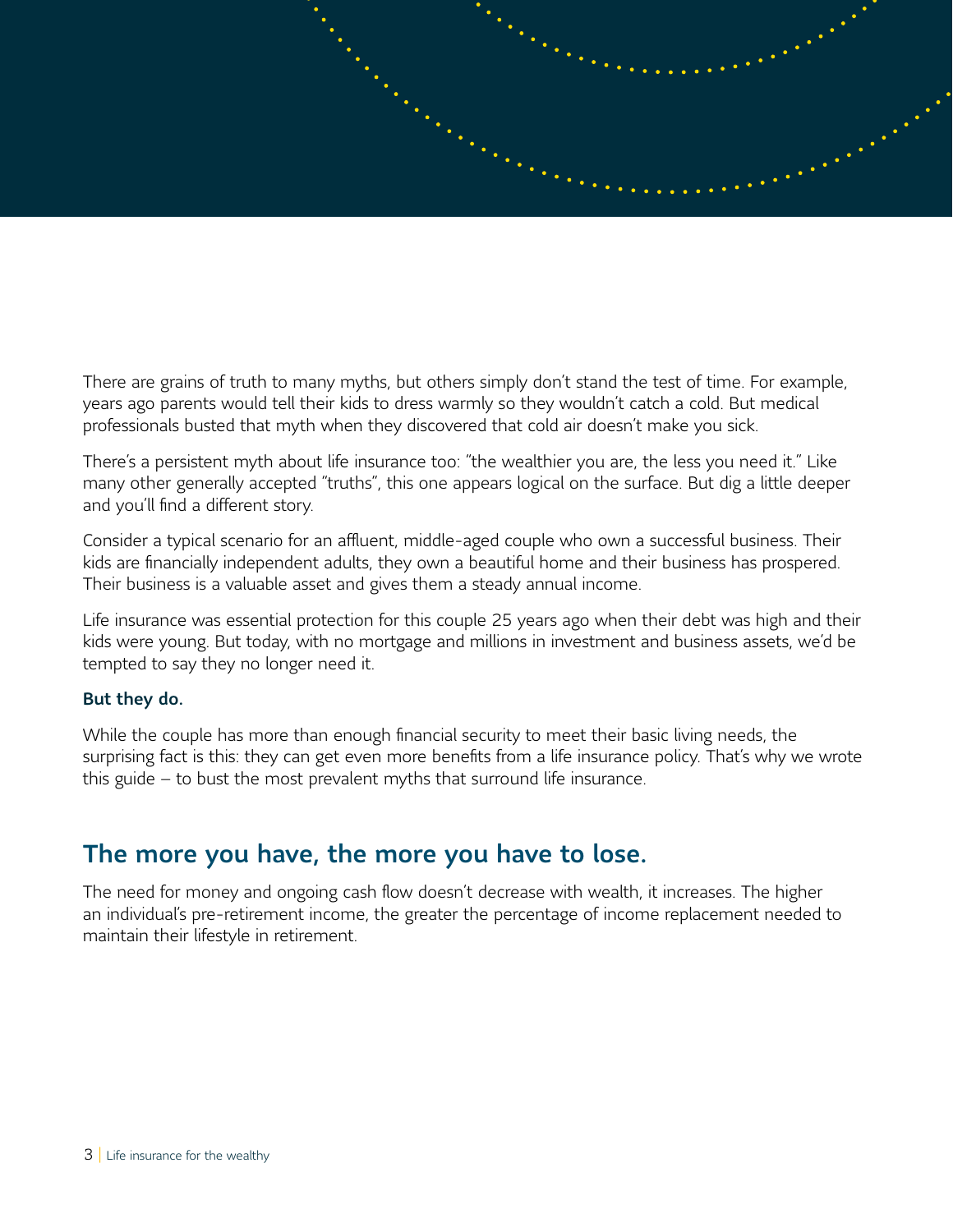### There are two key areas where life insurance can benefit wealthy individuals:

### Human capital

Benefit: protecting the value of an individual's income earning potential.

### Financial capital

Benefit: growing and protecting assets that an individual already owns, and which make up their net worth (real estate holdings, a business, investments).

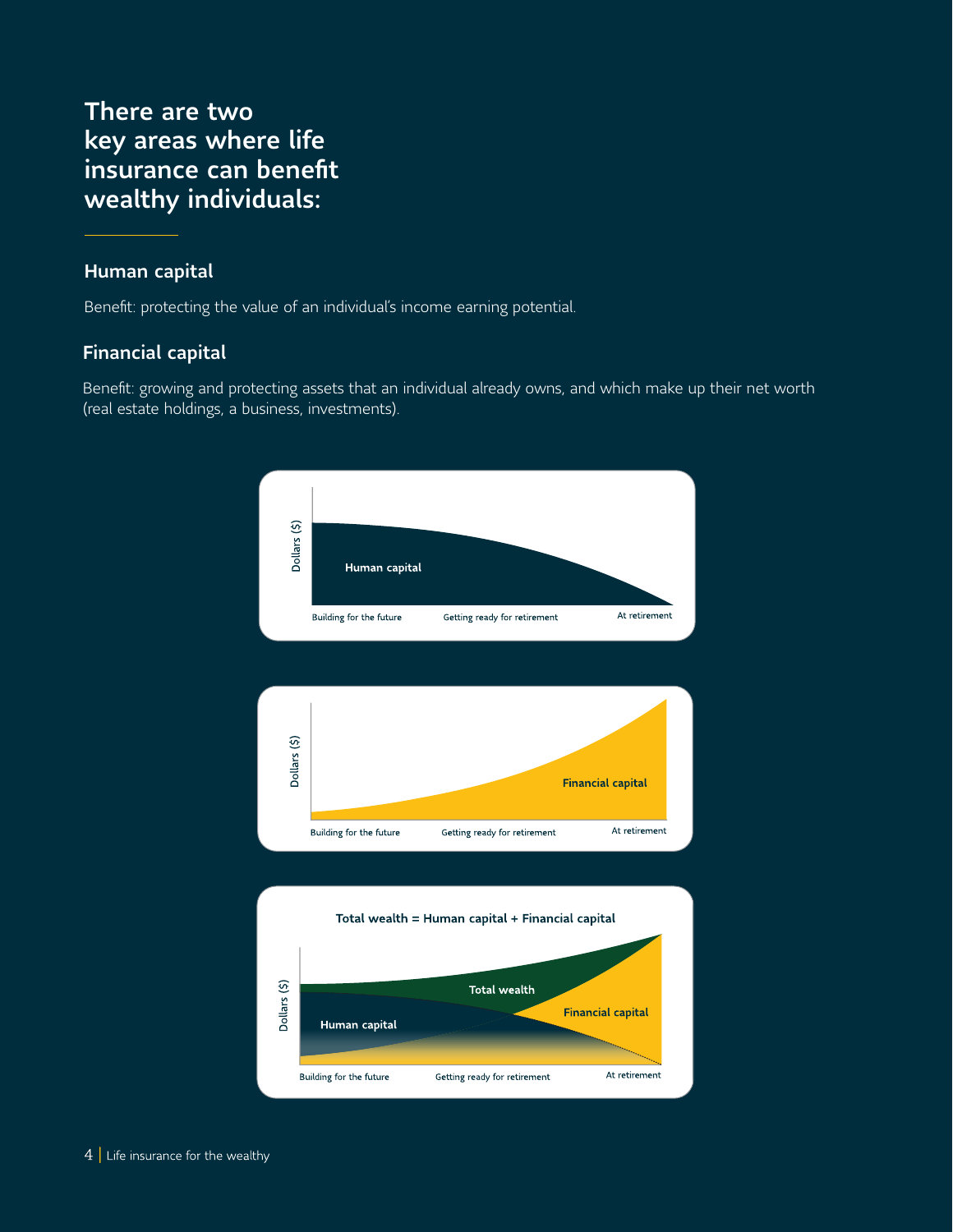### Life insurance is wealth protection. What do wealthy individuals need to protect?

- $\bigcirc$  Myth: The wealthy don't need life insurance.
- $\bigcirc$  Fact: Insurance can help maintain affluent lifestyles.

### Human capital

### Income and lifestyle protection

While the need to protect human capital typically declines as individuals approach the end of their income-earning years, it may still have an important role to play for wealthy individuals with some earning years left and a lifestyle they want to maintain.

Let's go back to the successful business couple we mentioned earlier. Let's imagine they continue drawing income from their business each year and don't plan to retire for another 10 years. A term insurance policy – which provides insurance protection for a specific period of time and is the cheapest form of insurance –could be put in place to help protect this income stream if an early death occurs.

Likewise, a disability insurance policy could protect this income stream if one of the business owners becomes disabled and is unable to work.

Lastly, critical illness insurance – which pays a lump sum amount upon the diagnosis of a major illness if the individual survives the required waiting period – can be instrumental in covering some of the high costs that can stem from such an illness. The couple can use the payout from the policy towards whatever they need, such as financing a leave from the business, hiring staff at home or at work or managing their ongoing credit costs. This helps preserve the investment nest egg the couple has built.

Affluent individuals have a lifestyle they're accustomed to and want to maintain. They shouldn't underestimate the impact a serious illness can have on it.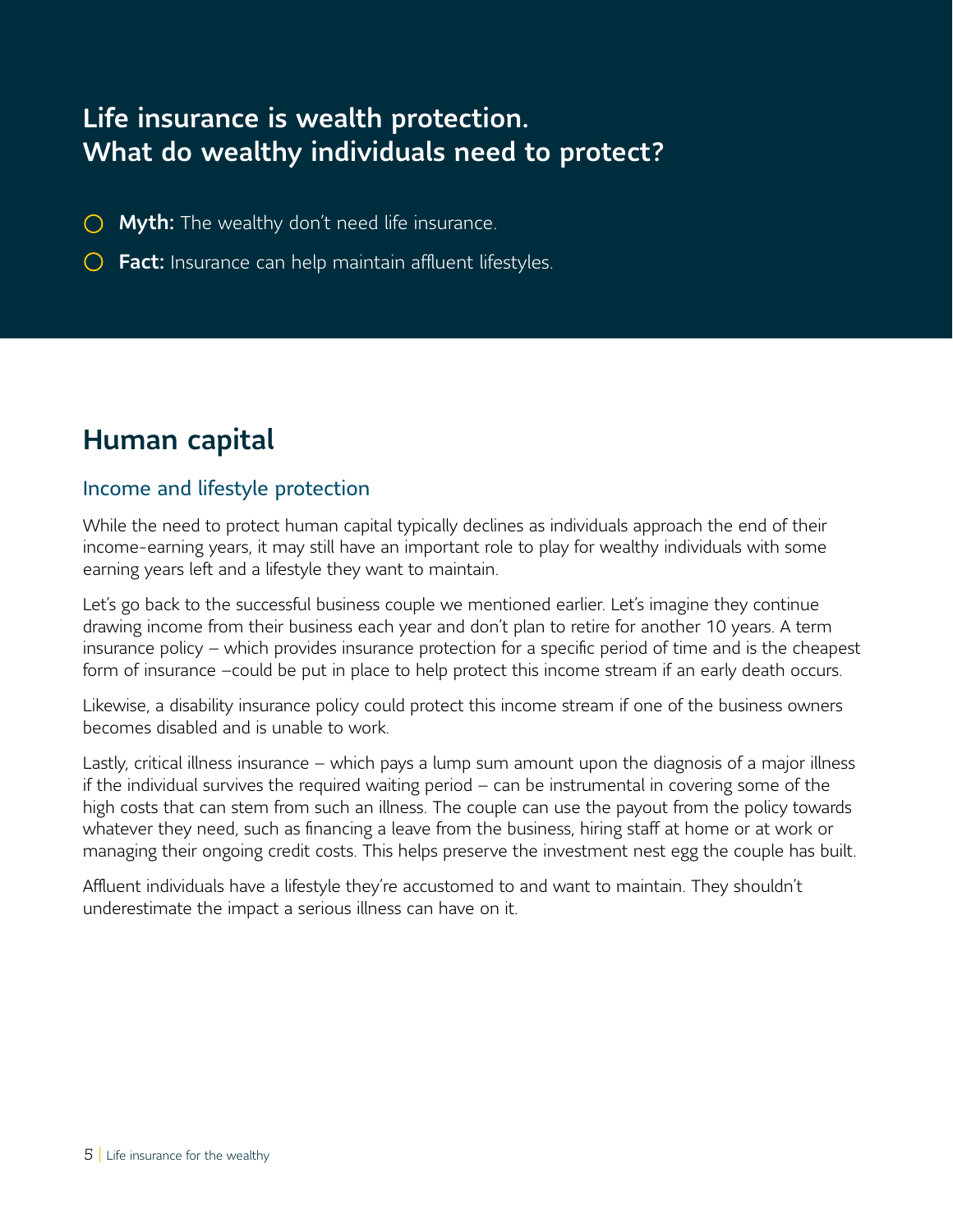

Individuals will generally target 100% living standards replacement rate (LSRR) to ensure living standards [continue] in retirement. The LSRR is a comparison of the amount of money a worker has available to support their personal consumption of goods and services before and after retirement.

— Dr. Bonnie-Jeanne MacDonald, Replacing the Replacement Rate: A Better Way to Determine Retirement Income Adequacy, Society of Actuaries Article from International News, 2017.

## 70%

Chance that someone turning age 65 today will need some type of long-term care service in their remaining years.

— LongTermCare.gov, U.S. Department of Health and Human Services, 2020

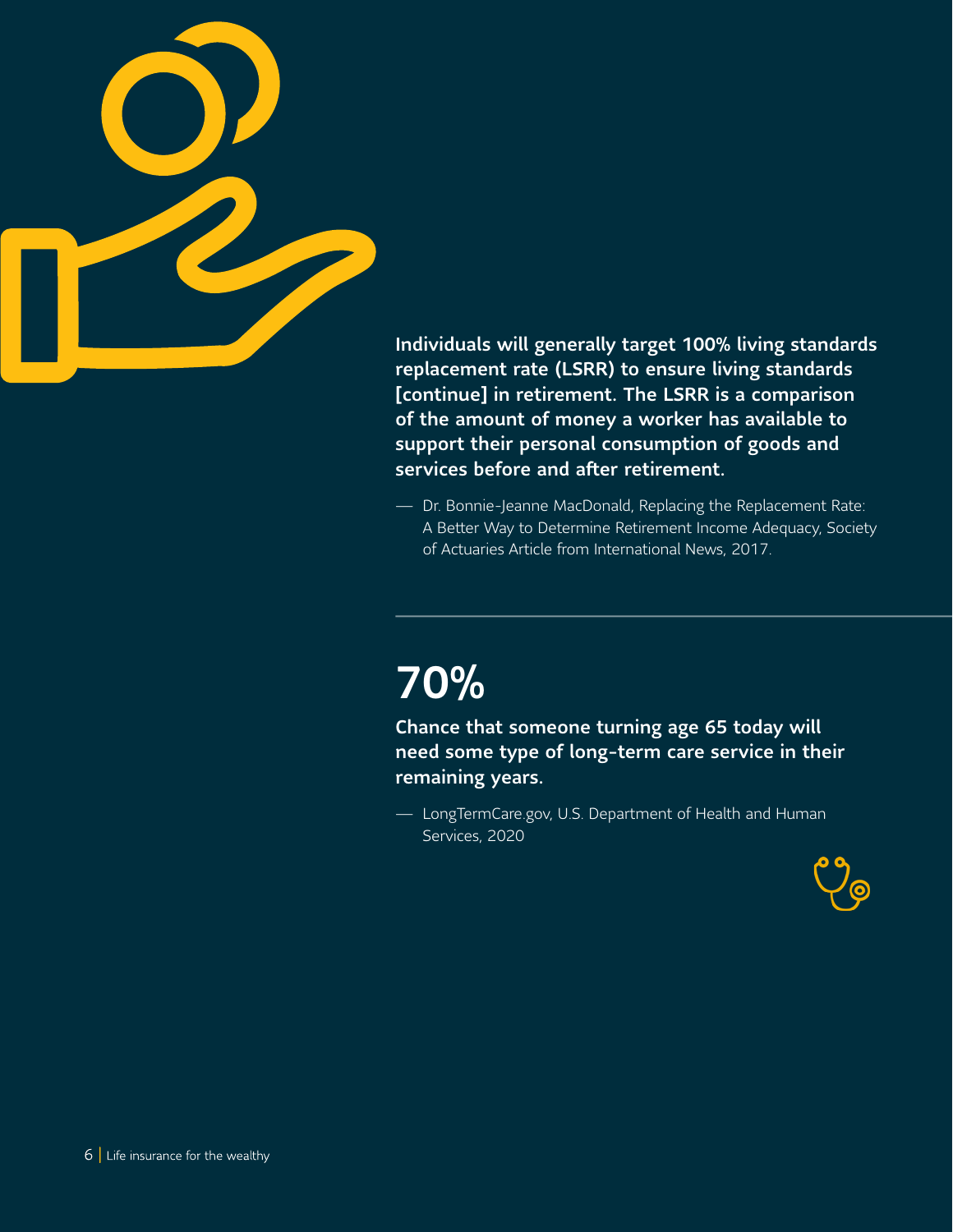- **O** Myth: As wealth increases, the need for insurance decreases.
- **C** Fact: Permanent insurance can protect or enhance an individual's financial capital.

### Financial capital

### Estate, business, and lifestyle planning

While life insurance offers "human capital" protection, it's the "financial capital" benefits that affluent individuals miss out on by buying into the myth that life insurance isn't for them.

As an individual's wealth grows, their need for estate, business and lifestyle planning increases. Life insurance can play a valuable role in each of these areas - not just protecting wealth but also growing it.

Here's an overview of some of the ways you can use insurance to protect or enhance financial capital.

### As wealth grows, the need for estate, business and lifestyle planning increases.

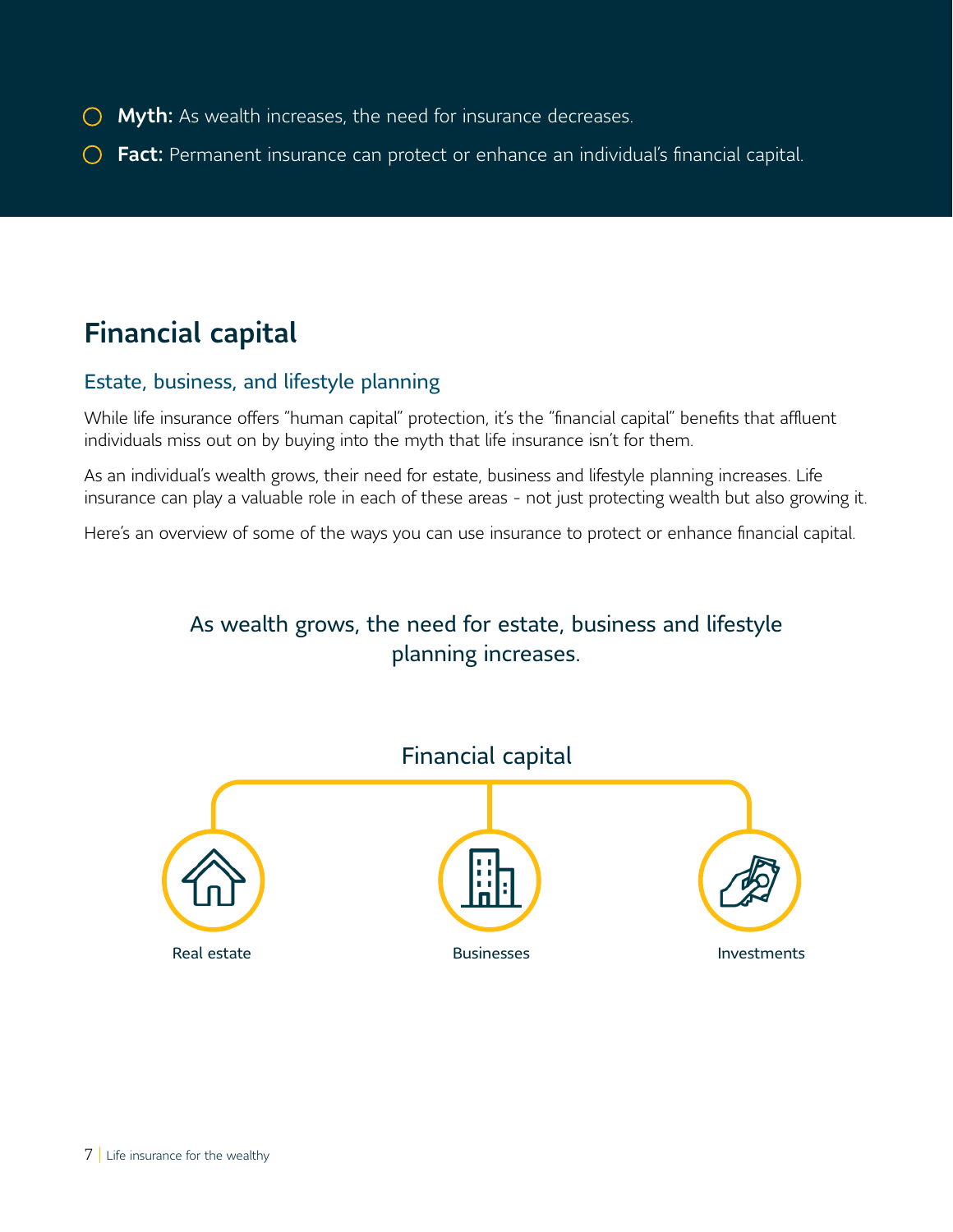

### For secure investment goals – Clients can use insurance as an alternative asset class

When we think of investment asset classes, we usually think of stocks, bonds, real estate and cash investments. But permanent life insurance policies can produce better after-tax rates of return than more traditional, conservative investments like Guaranteed Investment Certificates (GICs) or government bonds.

Once individuals maximize their tax-preferred saving opportunities—Registered Retirement Savings Plans (RRSPs), Individual Pension Plans (IPPs) and Tax Free Savings Accounts (TFSAs)—they have limited options for tax deferral or tax savings. For individuals who have enough savings to finance their retirement income needs and are looking to minimize tax and maximize their estate's value, a permanent insurance policy can provide significant benefits:

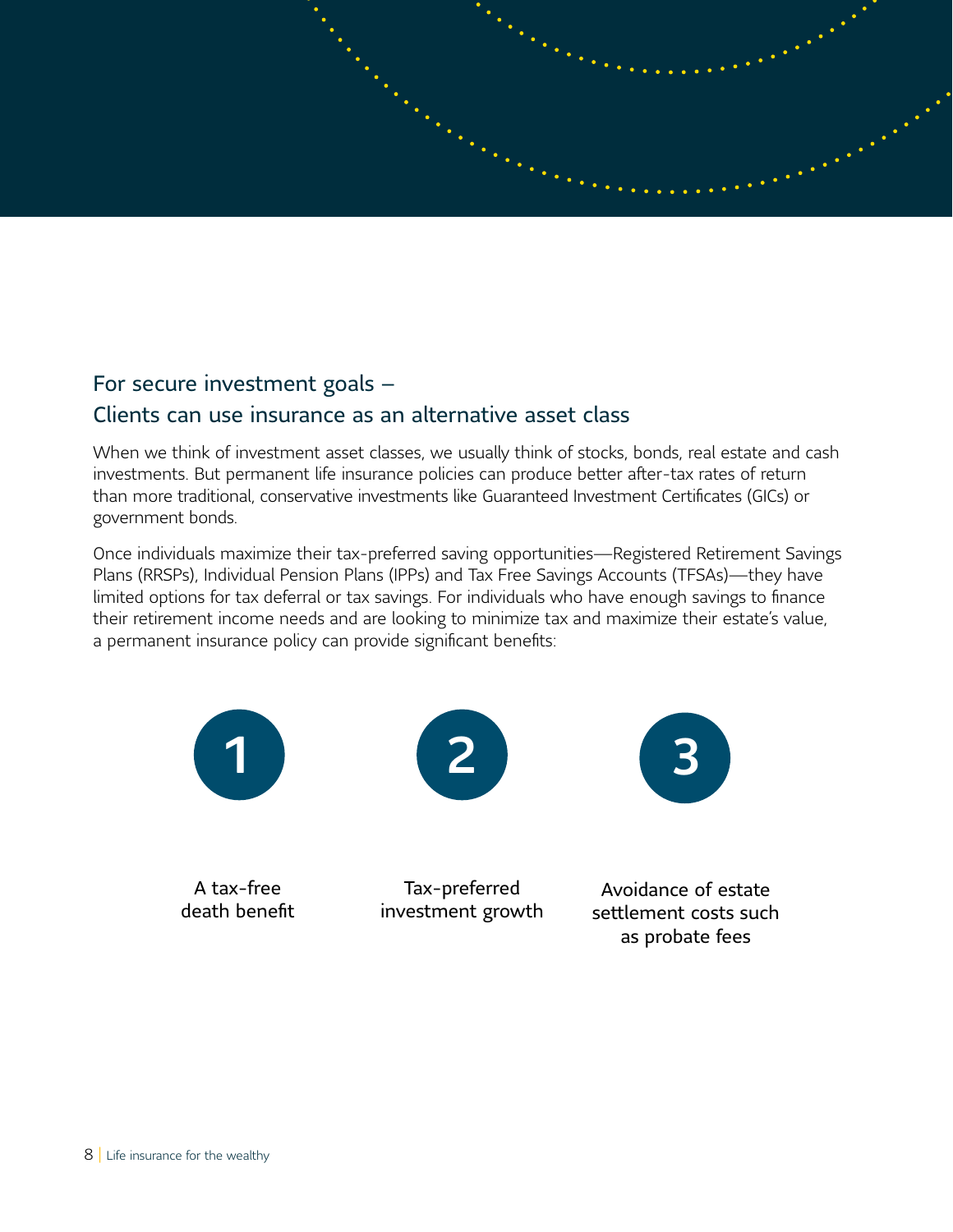### Providing additional tax-free retirement income

While permanent life insurance can be an excellent way to build estate value, it can also be used as an additional tax-efficient source of retirement income.

The most common method of doing this is by using the cash surrender value of the policy as collateral for a loan from a financial institution. The financial institution gives the individual a series of loans, for which the insurance policy is the collateral. Under current tax laws, the loan proceeds are received tax-free

The loan arrangement can be structured so that no interest is payable on the loan until death. Upon death, part of the death benefit goes to pay out the loan and the remainder goes tax-free to named beneficiaries.

Individuals can also access the value of their insurance policy through a direct withdrawal of its cash value, or through a policy loan directly from the insurance company. However, a withdrawal or policy loan could trigger tax consequences depending on the adjusted cost basis of the policy. For this reason, a loan arrangement from a third-party financial institution is the most common method of generating additional income in retirement

## 5.3%

of Canadian households own \$1M+ in assets. Projected to reach 7.3% by 2028.

— Investor Economics Household Balance Sheet report – Canada, 2020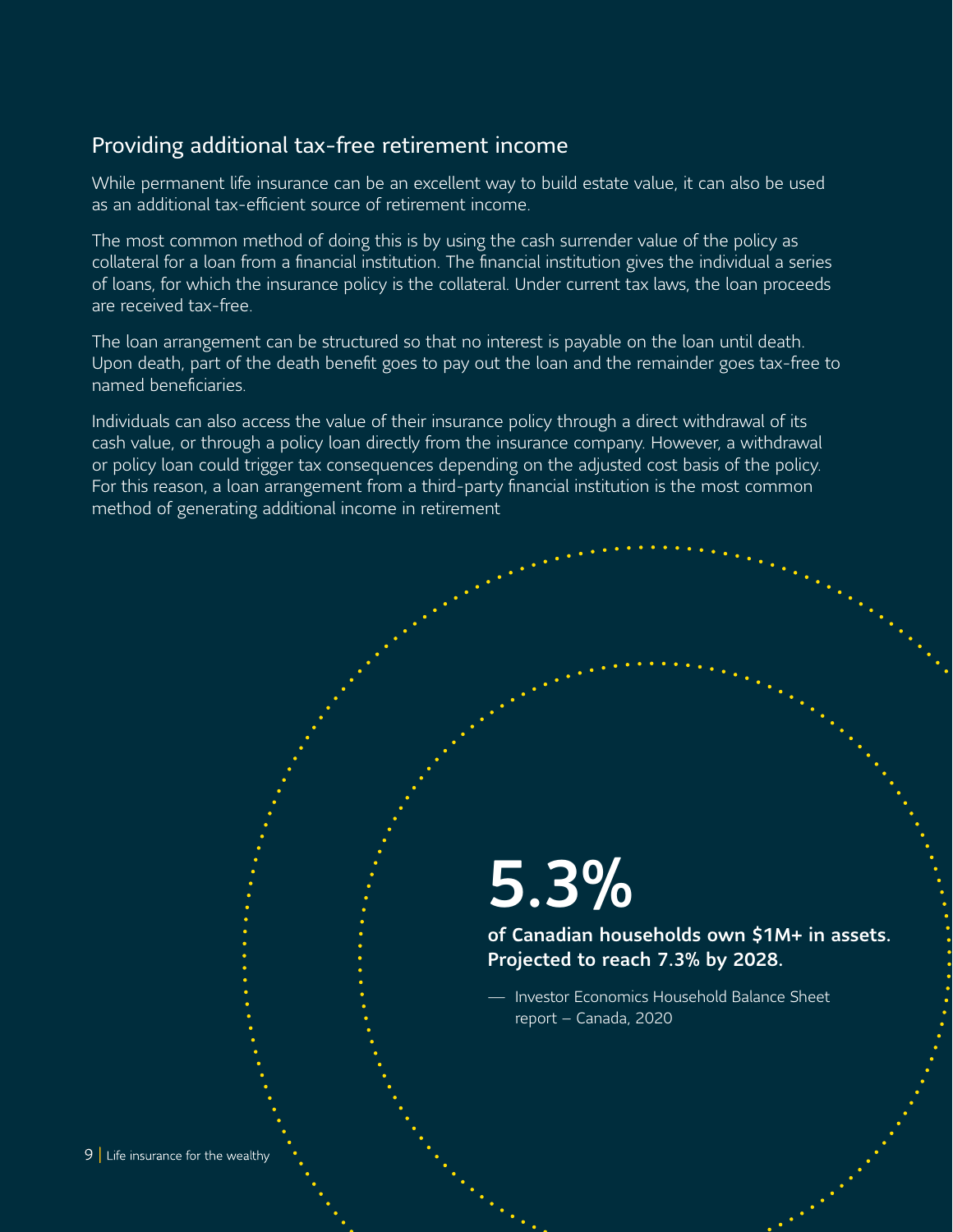

## $\left( \xi \right)$

### Making the most of charitable giving

While many affluent individuals would like to make a substantial charitable contribution beyond their annual support, they (or their estate) may not have the liquid cash to make it happen. One affordable solution is to use life insurance to make a charitable bequest.

To donate using insurance, the individual can apply for permanent insurance. Once the policy is approved, they can transfer ownership of the policy to a charity and name the charity as the beneficiary. The individual pays the annual premiums and receives a tax receipt each year for that amount.

The insurer guarantees the death benefit to the charity, provided they continue to make premium payments. In addition, the insurer makes the payment of the death benefit outside of the estate, so the charity receives the proceeds quickly and with no probate fees payable on the amount. Another way to use insurance proceeds is to replace the cost of a charitable gift at death. The individual can make a direct charitable bequest in their will. The charitable tax credit is used to reduce income taxes payable by the estate. The proceeds of the life insurance policy go to the children or other beneficiaries to offset the cost of the charitable gift and ensure they get the full intended inheritance.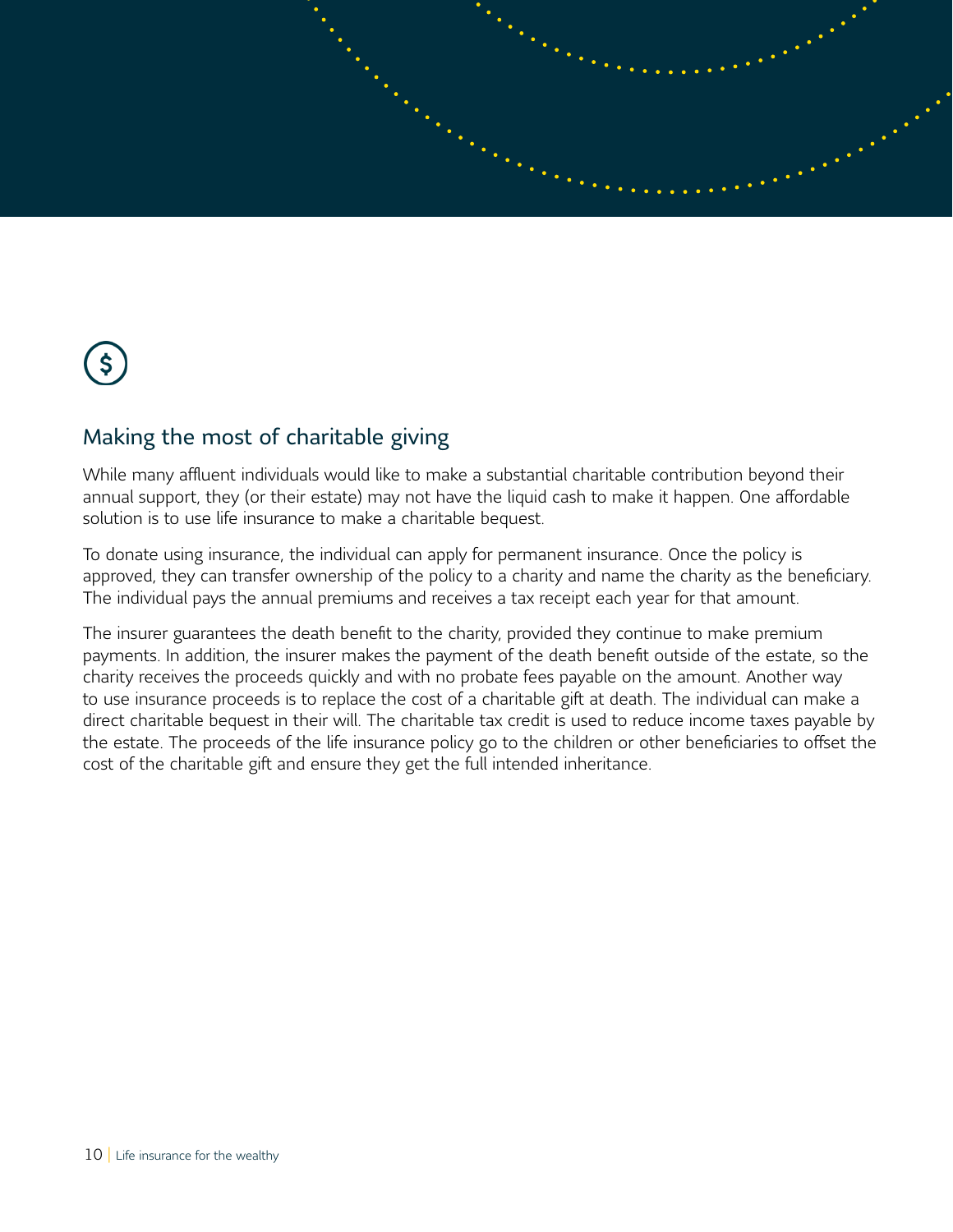

### Covering estate tax liabilities or equalizing the estate

When an individual dies, they are deemed to dispose of all their capital property – and their estate must cover the taxes on any capital gains. In addition, tax-preferred assets held in registered plans (such as RRSPs and RRIFs) become fully taxable upon death, unless they rollover to a qualified beneficiary such as a spouse or minor child.

There can be other expenses as well. Probate fees, paid by the estate to the government to confirm the validity of a will, can amount to thousands of dollars depending on the province of residence. In Quebec, although probate fees aren't applicable, court verification fees apply for non-notarial wills.

The proceeds of a life insurance policy can be an ideal way to cover some or all of these estate expenses. The death benefit is non-taxable and can provide an estate with the readily available cash needed to ensure that non-liquid assets, such as a cottage or a business, don't have to be sold to cover its liabilities.

These proceeds can also be used to equalize an estate among beneficiaries. For example, if an individual owns a business and wants one child to assume ownership and control, they can use their life insurance proceeds to provide an equal share of the estate to their other beneficiaries without needing to sell their other assets.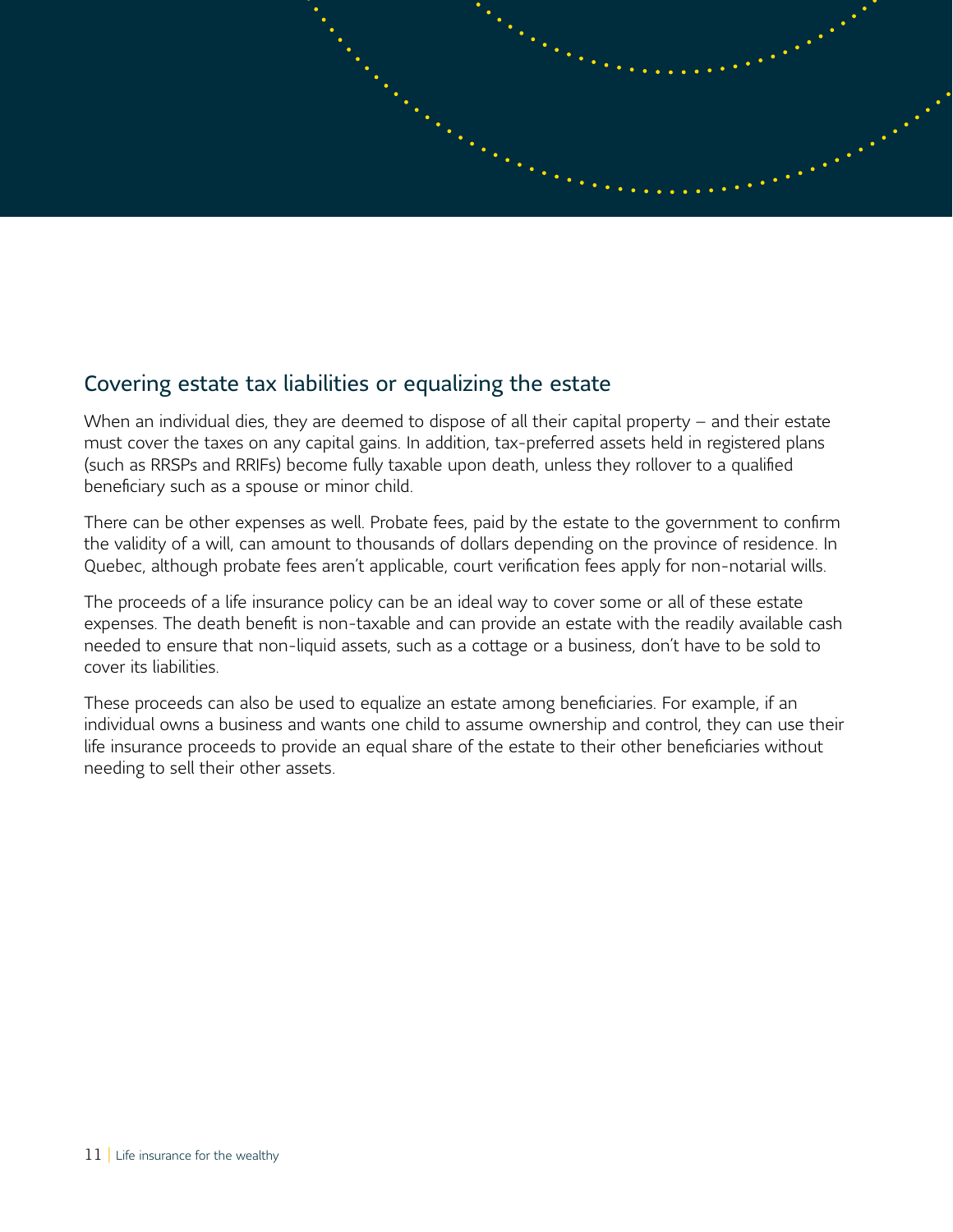### Business uses for insurance

For business owners, insurance can play a number of key roles:

### **Funding a buy-sell agreement:**

If there are multiple business owners, a buy-sell agreement sets out the conditions (such as death, disability, non-contribution due to serious illness) under which one owner has the right to buy the ownership share of other owners.

To be effective, the agreement needs to be funded in a way that won't cause financial hardship to either the company or the partner being bought out. One of the most effective solutions is buying life, disability and critical illness insurance for each owner. When an owner dies or becomes disabled or ill, the company (or the surviving owners) can use the insurance proceeds to buy out the partner's business interest.



### **Providing key person insurance:**

Losing a key owner or employee through death, disability or critical illness could have a significant business impact. The business loses the input of a valuable member, creditors could withdraw financing and customers might go elsewhere. In addition, there could be significant out-of-pocket costs involved in recruiting and training a suitable replacement.

Life, disability and critical illness insurance can provide the funds necessary to keep a business operating should a key person suffer an unexpected illness, accident or death. The business is the beneficiary of the policy and can use the funds for any number of business purposes, such as recruiting or training a replacement, providing supplementary cash flow to replace a decline in business income, or paying suppliers.



### **Tax-effective transfers:**

Businesses can also structure insurance arrangements so that some or all of the insurance proceeds are used to pay tax-free capital dividend payments from the corporation to its shareholders. There are a number of variations on how businesses can structure such arrangements, depending on the situation and business purpose.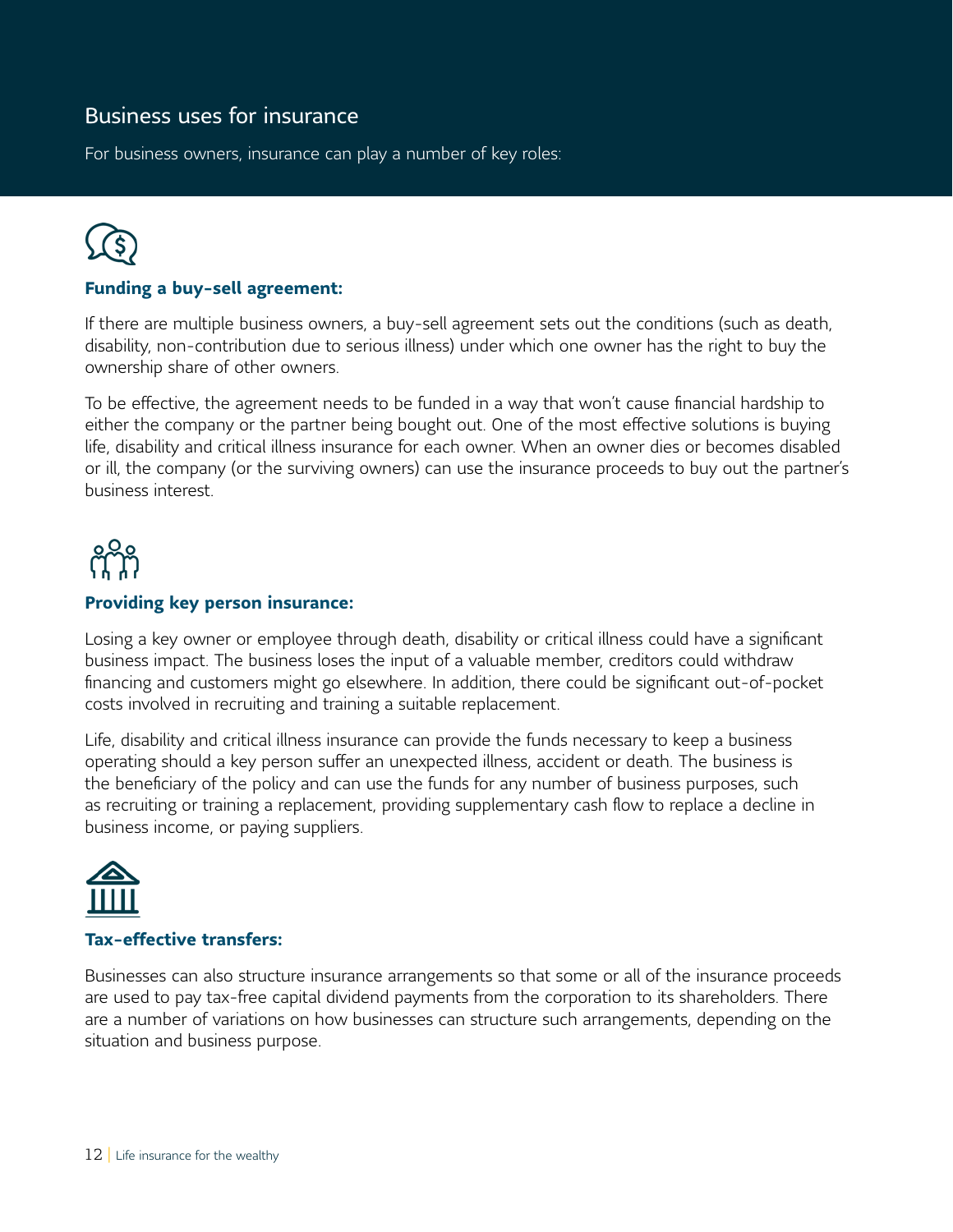- $\bigcirc$  Myth: Insurance has no place in the portfolio of the wealthy.
- **C** Fact: Permanent insurance is an asset class worth considering.

### The insurance opportunity

It's time to bust the myth that insurance has no place in the portfolio of affluent individuals. As age and wealth increase, what was once a necessary protection expense becomes a valuable financial opportunity.

Insurance products add value for insurable business owners and affluent individuals in so many ways such as enhanced retirement income, business protection, estate preservation, and tax-efficient wealth transfers. It's an investment worth exploring.

The wealthy might not think they *need* insurance but that doesn't mean they don't *want* it.

| <b>Need term insurance</b>                                                                                                             | <b>Want permanent insurance</b>                                                                                                                                                                                                                                      |
|----------------------------------------------------------------------------------------------------------------------------------------|----------------------------------------------------------------------------------------------------------------------------------------------------------------------------------------------------------------------------------------------------------------------|
| (Protecting human capital)                                                                                                             | (Protecting financial capital)                                                                                                                                                                                                                                       |
| Replace income in the event of premature<br>٠<br>death of a key person or breadwinner<br>Meeting shareholder buy-sell obligations<br>٠ | Protecting the value of an investment portfolio in<br>the event of illness<br>Intergenerational transfers<br>Low risk asset class<br>Estate equalization tool<br>Philanthropic gifting<br>Tax-effective transfer of assets from a corporation<br>Fund tax liabilites |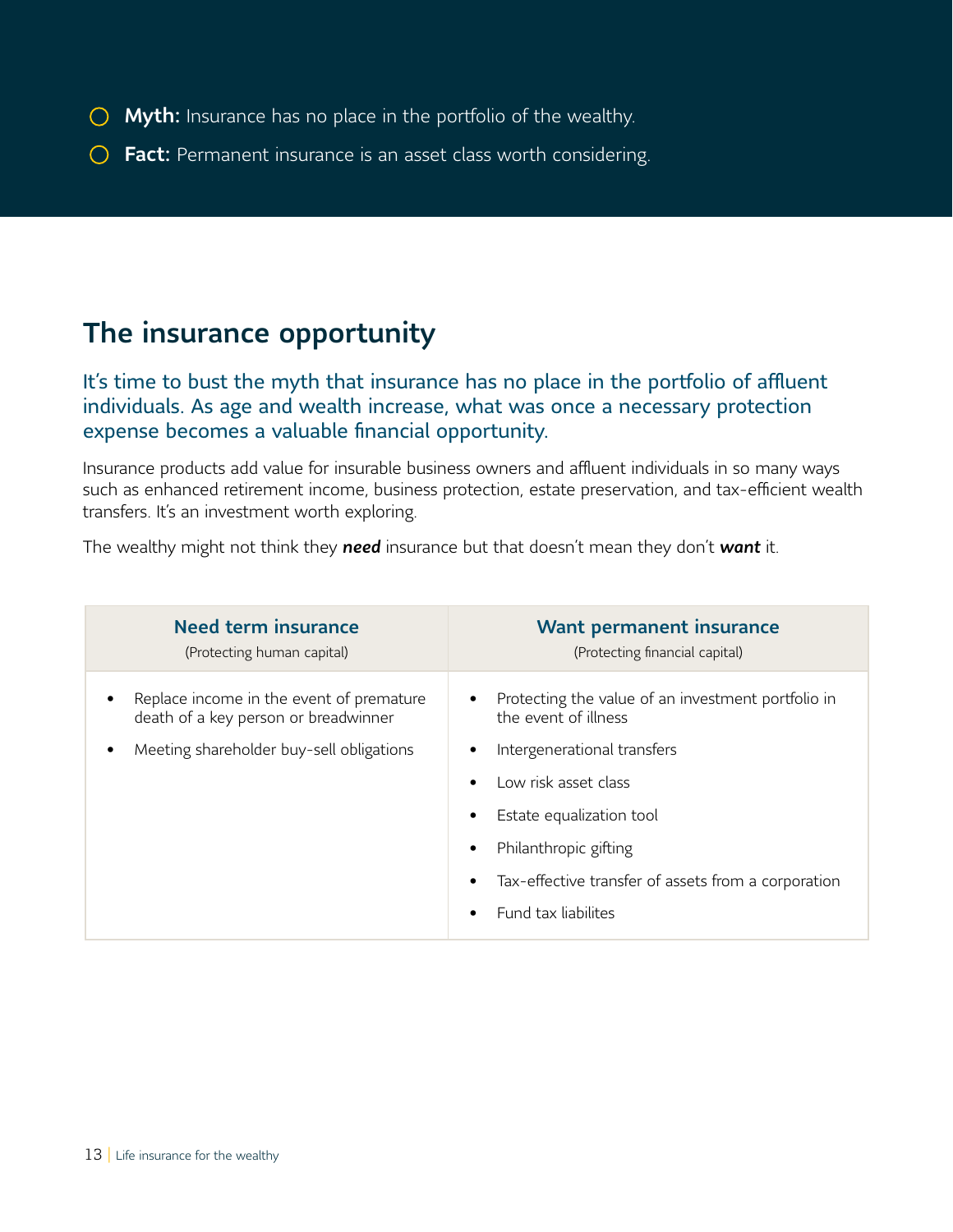### Life insurance and the wealthy

The myth-busting benefits

| <b>Insurance can</b><br>help preserve<br>affluent lifestyles                                                                                                                                                                                              | <b>Permanent life</b><br>insurance can<br>protect or enhance<br>financial capital                                                                                                                                                | <b>Permanent life</b><br>insurance is an<br>asset class worth<br>considering                                                                                                                                                                                                                                                         |
|-----------------------------------------------------------------------------------------------------------------------------------------------------------------------------------------------------------------------------------------------------------|----------------------------------------------------------------------------------------------------------------------------------------------------------------------------------------------------------------------------------|--------------------------------------------------------------------------------------------------------------------------------------------------------------------------------------------------------------------------------------------------------------------------------------------------------------------------------------|
| The need for money and<br>ongoing cash flow doesn't<br>decrease with wealth, it<br>increases. The higher an<br>individual's pre-retirement<br>income, the greater the<br>income replacement they'll<br>need to maintain their<br>lifestyle in retirement. | As wealth grows, the need<br>for estate, business and<br>lifestyle planning increases.<br>Life insurance can play a<br>valuable role in each of<br>these areas $-$ not only for<br>protecting wealth but also<br>for growing it. | Typically, the benefit to<br>the estate upon death<br>is significantly greater if<br>individuals put some of their<br>money into a permanent life<br>insurance policy instead of a<br>non-registered investment.<br>Since death is 100% certain,<br>permanent life insurance<br>is worth considering as an<br>alternate asset class. |